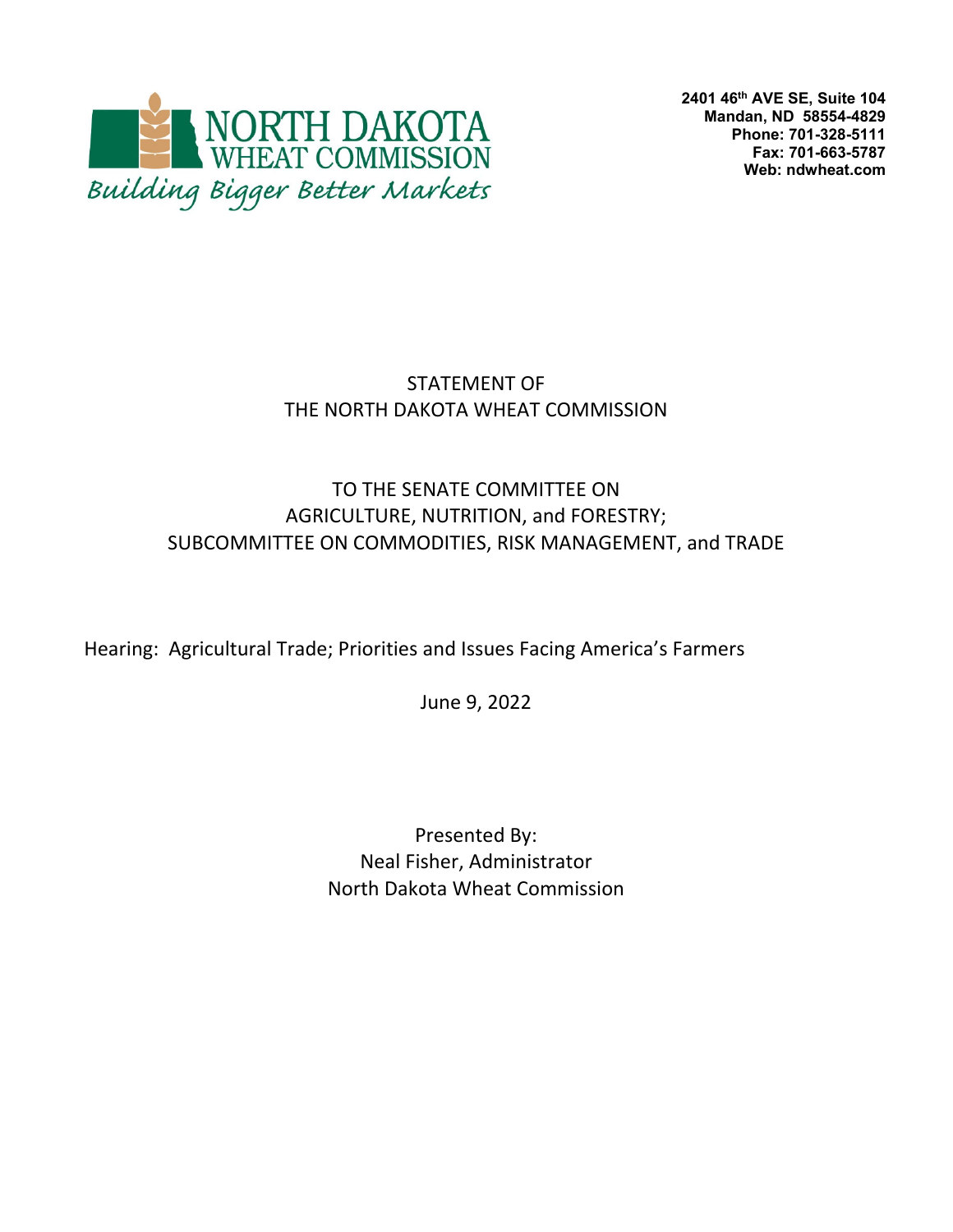Good morning, Mr. Chairman and members of the Committee, my name is Neal Fisher. I am the Administrator of the North Dakota Wheat Commission, and I am pleased to have this opportunity to offer testimony on behalf of the Wheat Commission and the dedicated producers it represents.

North Dakota wheat producers rely heavily on exports and have actively developed durable export market relationships, which account for half of their annual income opportunities. A vibrant market for high‐end bread and pasta products also assures consistent growth in demand on the domestic side of the equation for our producers of high-performance U.S. hard red spring (HRS) and durum wheat.

The North Dakota Wheat Commission is a producer driven, checkoff organization directed by a seven‐person board of Commissioners. Six are elected by their peers, with a seventh, 'member at-large', appointed by the Governor. Their mission is to expand market and pricing opportunities for their fellow wheat producers and thereby enhance the bottom line and resiliency of the North Dakota wheat industry.

Agriculture is the largest industry and economic driver in our state. The 'farm gate' value of agricultural production in North Dakota annually averages \$10 Billion, with four main pillars; wheat, corn, soybeans, and livestock making up 80 percent of the total value. Very important high value specialty crops, such as sugar beets, potatoes, sunflower, canola, peas, lentils, dry beans, flax and others make up the remaining 20 percent.

It is interesting that the states of Iowa, North Dakota, and Kansas typically rank as the top three states in what USDA describes as 'principal crops' in the United States. These three states consistently claim roughly 24 million acres planted to those principal crops. Illinois and Texas rank fourth and fifth, and several neighboring states fill out the top ten. Acreage in other states drops off pretty quickly.

Trade and exports of these staple U. S. commodities are extremely important to these agriculturally oriented states, but make up a very important part of the national economy as well. This year the value of U.S. agricultural exports is projected to reach a record \$191 Billion, eclipsing last year's record of \$177 Billion, according to USDA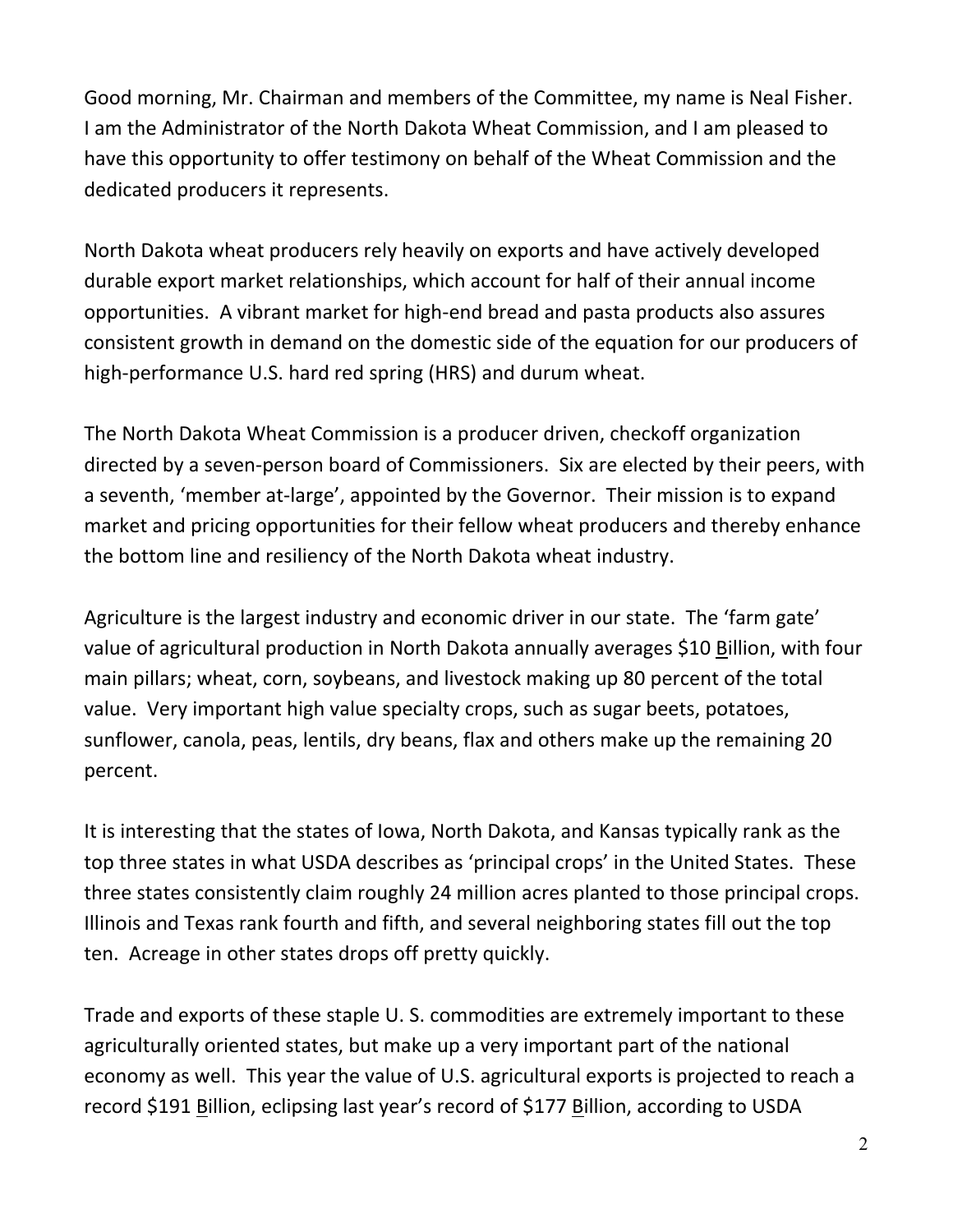estimates. Exports of this value annually support well over a million jobs in the U.S. We should also remember that U.S. Agriculture is the only sector of the U.S. economy that consistently generates a positive trade balance; routinely exporting more U.S. agricultural products than we import. This remarkable success story requires deliberate actions on the part of many, to accomplish and maintain that level of trajectory.

The North Dakota Wheat Commission has long valued its many partnerships. The founders of the Commission, soon after its creation by the North Dakota legislature more than six decades ago, entered into public/private partnerships that remain viable and productive today. Research and development partnerships with the Land Grant University, North Dakota State University; were expanded to develop better germplasm, genetic resistance to plant diseases and pests, and to improve yield, quality, and performance; ensuring greater producer and customer satisfaction and establishing a formula for repeat business.

Equally important are the Foreign Market Development (FMD) and Market Assistance Program (MAP) partnerships, administered by USDA's Foreign Agriculture Service (FAS). These aptly‐named Cooperator Programs match producer (checkoff) funds in an approximately 2.5 to 1.0 ratio, effectively doubling or tripling the impact of producer funding when implementing and executing market development programs worldwide, under the guidance of the highly competitive Unified Export Strategy.

The U.S. wheat industry, including the North Dakota Wheat Commission and 16 other (similar) state wheat organizations, is represented by U.S. Wheat Associates in the market development arena. Equipped with funding from this USDA public/private partnership, U.S. Wheat maintains offices and provides qualified (trade service) staff in strategic customer locations around the world. Our producers are fond of saying, "The sun never sets on our market development and trade servicing efforts focused on the technical needs and success of our loyal customers. The stated goal is to establish 'repeat business' in the critically important export market.

North Dakota wheat producers have done very well in actively forging lasting business relationships with thriving customers in  $60 - 80$  importing countries. Much of the recent expansion in exports of U.S. hard red spring (HRS), also known as dark northern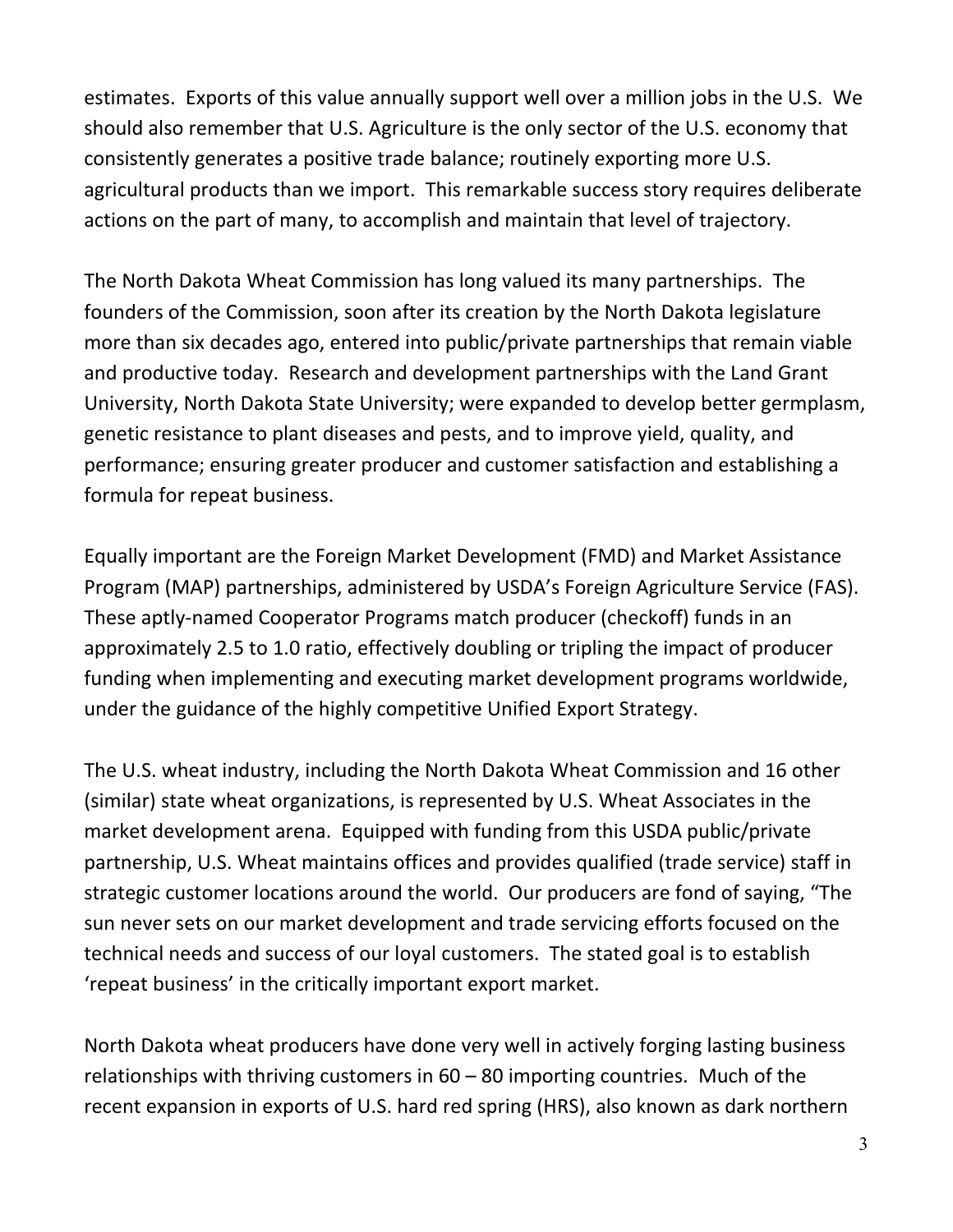spring (DNS) wheat has been accomplished in Asia where explosive growth has occurred especially in countries with younger demographics and therefore greater market potential. In those markets, HRS or the 'DNS' Brand as it is often referred to, is recognized as the 'Pinnacle of Quality and Performance' and is selling well – at premium prices.

U.S. DNS carries a proud reputation as an 'improver' wheat, specifically purchased to enhance the performance of perhaps an indigenous wheat produced locally, or a weaker performing raw material possibly acquired from an alternate origin at a seemingly more attractive price. The 'DNS' brand or identity may also provide the benefit of 'a clean label', with recognizably fewer additives required for product processing appearing on the package label, thereby generating additional, and 'marketable' customer appeal for the more natural, simpler end‐product image. Growing market success in the Asian, Latin American and Caribbean Regions is a welcome offset to contrastingly declining markets in North Africa, the Middle East, and parts of Europe, where customers are vulnerable to the more modest values and often lower landed costs of logistically advantaged, lesser quality Black Sea and wheats of other global origins. The logistical dilemma is currently exacerbated by sky‐rocketing global energy costs which are quickly manifested in much higher ocean freight and other obvious transportation costs, currently plaguing producers, processors, and consumers globally.

#### **Long held Wheat Commission trade policy goals include:**

- **Improving Market Access**
- **Lowering Tariffs in Importing Countries**
- Elimination of Unfair Trade Practices
- Expanding Markets and Pricing Opportunities for North Dakota Producers
- Fully Funding/Enhancing USDA Export Programs FMD, MAP, & ATP
- $\blacksquare$  Remaining the world's most reliable supplier of agricultural products in the world market and the world's first choice for wheat

# **Global Trade Agenda/Environment Shifting to Non‐Tariff Barriers ‐ Concerning**

Trade agreements have intentionally reduced and, in many cases, eliminated burdensome tariffs, traditionally the major focus of wheat trade policy initiatives. Bilateral and multilateral negotiations remain a priority, but emphasis has had to shift to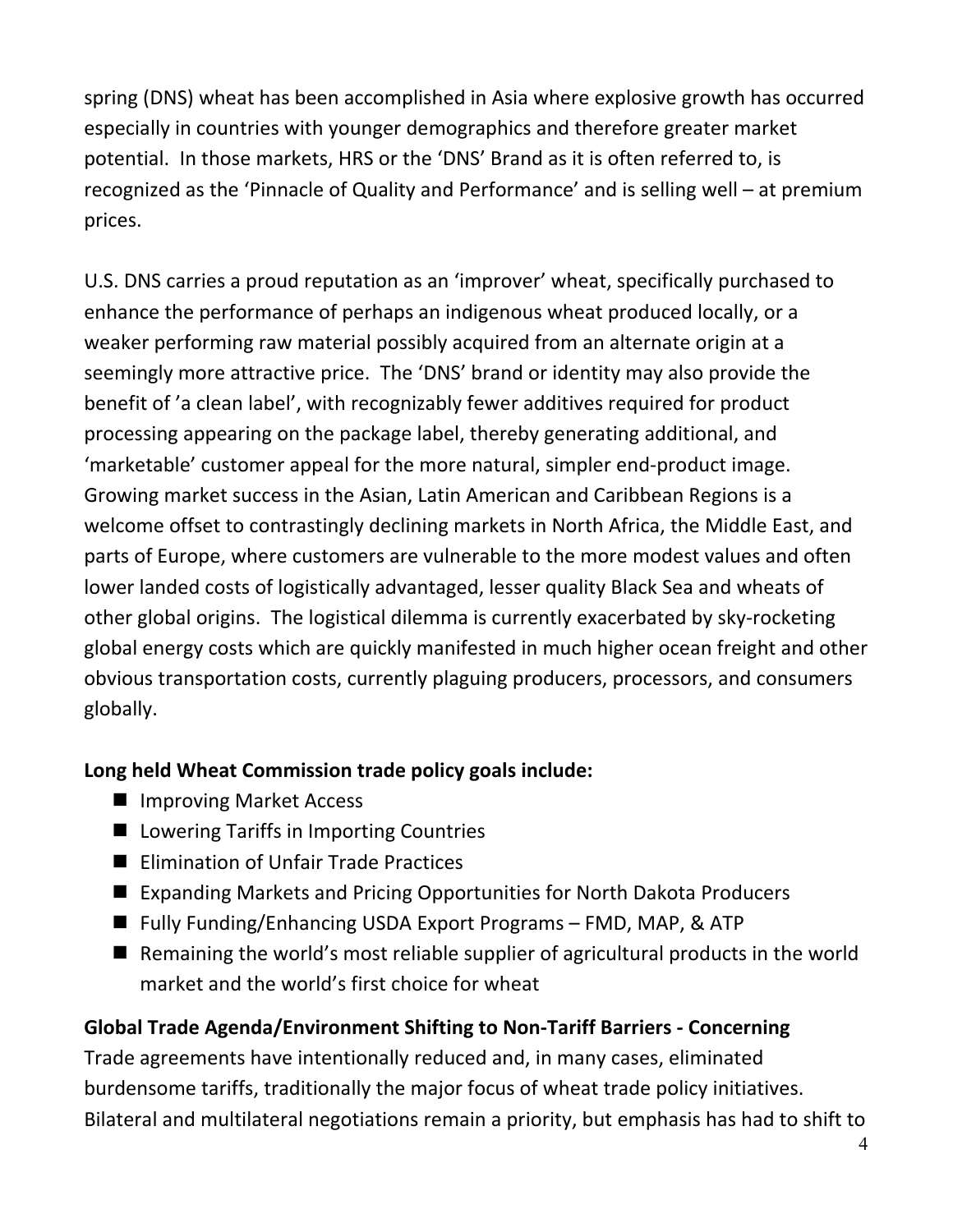eliminating protectionist trade restrictions increasingly imposed by importing countries. New era restrictions to trade often 'masquerade' as legitimate measures to ensure domestic food security, promote alleged sustainability goals, or guard against threats to human or animal health. 'Non-tariff' barriers have become some of the most complicated and damaging trade issues, often deployed aggressively with little or no basis in science.

# **Other Current Concerns**:

 $\blacksquare$  Past U.S. Administrations initiated preliminary negotiations with the UK, the European Union, and strategic trading partners in Africa, but pursuit of these formerly active U.S. trade portfolios has slowed markedly. Appointments of key trade negotiators and other critical agency personnel also lag normal timelines, shrinking the number and scope of team capabilities.

In stark contrast, aggressive negotiations in 2019 produced an ambitious China‐Phase One Agreement which was relatively well received by agricultural stakeholders. Also, in 2019, a critically important agreement was negotiated with Japan to address a serious tariff disadvantage facing U.S. wheat producers arising from the U.S. withdrawal from the Trans‐Pacific Partnership (TPP). Decisive actions by USTR and USDA, quickly adopted by Japan, preserved our second largest and long‐time US spring wheat (DNS) export destination.

- Unrealistic maximum residue levels (MRLs); impractical limits on weed seeds in cargoes
- $\blacksquare$  Bans on new technologies including biotechnology
- $\blacksquare$  Non-scientifically based claims are gaining momentum against common agricultural inputs, widely used herbicides and pest control agents

These costly, non-tariff restrictions often strand cargoes in foreign ports with little recourse but to renegotiate contract price or terms; difficult issues to address with little hope of meaningful results under existing trade remedy provisions.

■ USDA-FAS MAP and FMD Funding levels are in serious need of additional funding, a prime consideration for upcoming Farm Bill deliberations. Inflationary and other budgetary pressures have seriously eroded the effectiveness of these critically important and highly effective market development tools by 20 to 30 percent or more; these are valuable, time‐tested programs which have repeatedly